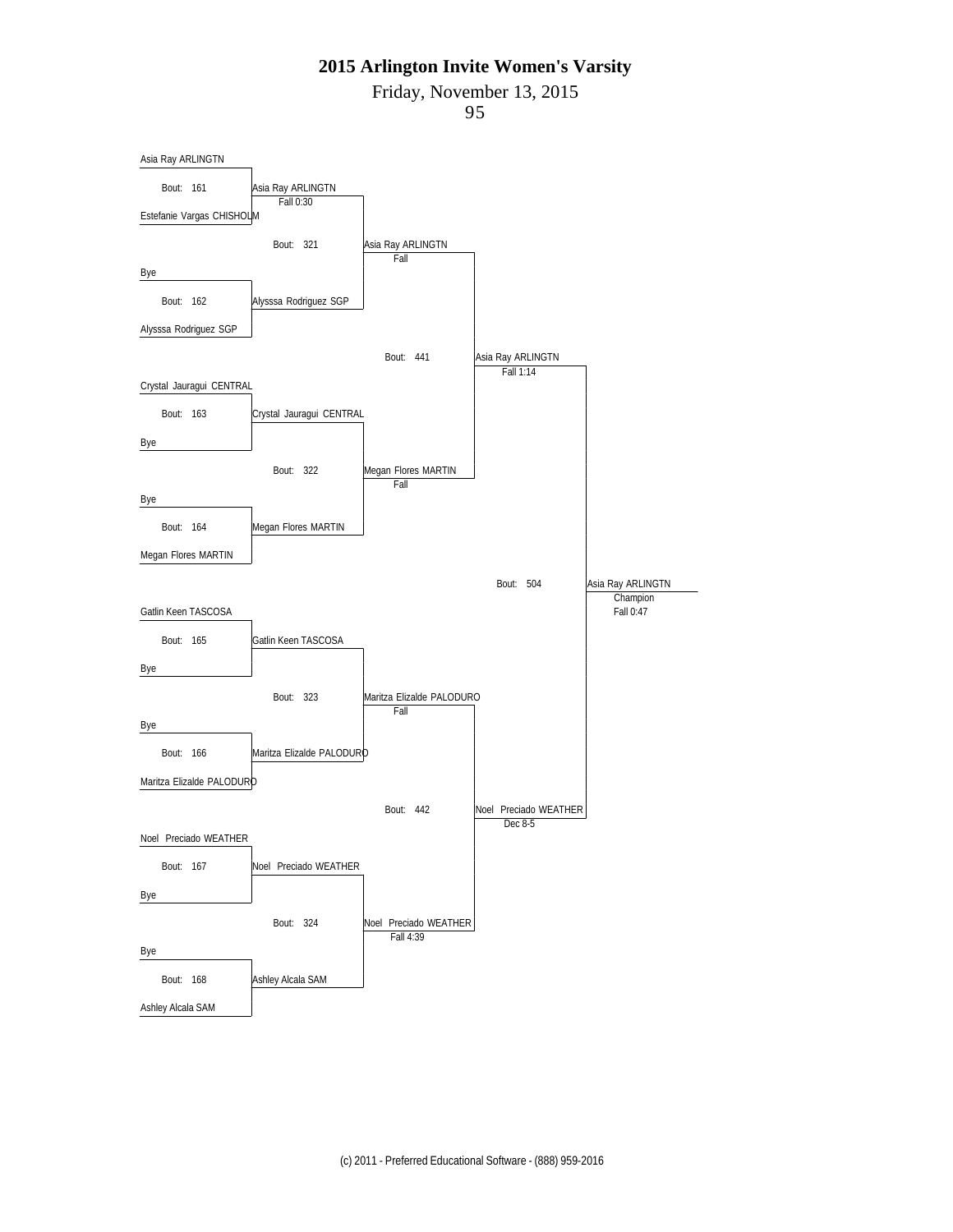Friday, November 13, 2015

95



- Place Winners - 1st Asia Ray ARLINGTN 2nd Noel Preciado WEATHER 3rd Megan Flores MARTIN 4th Maritza Elizalde PALODURO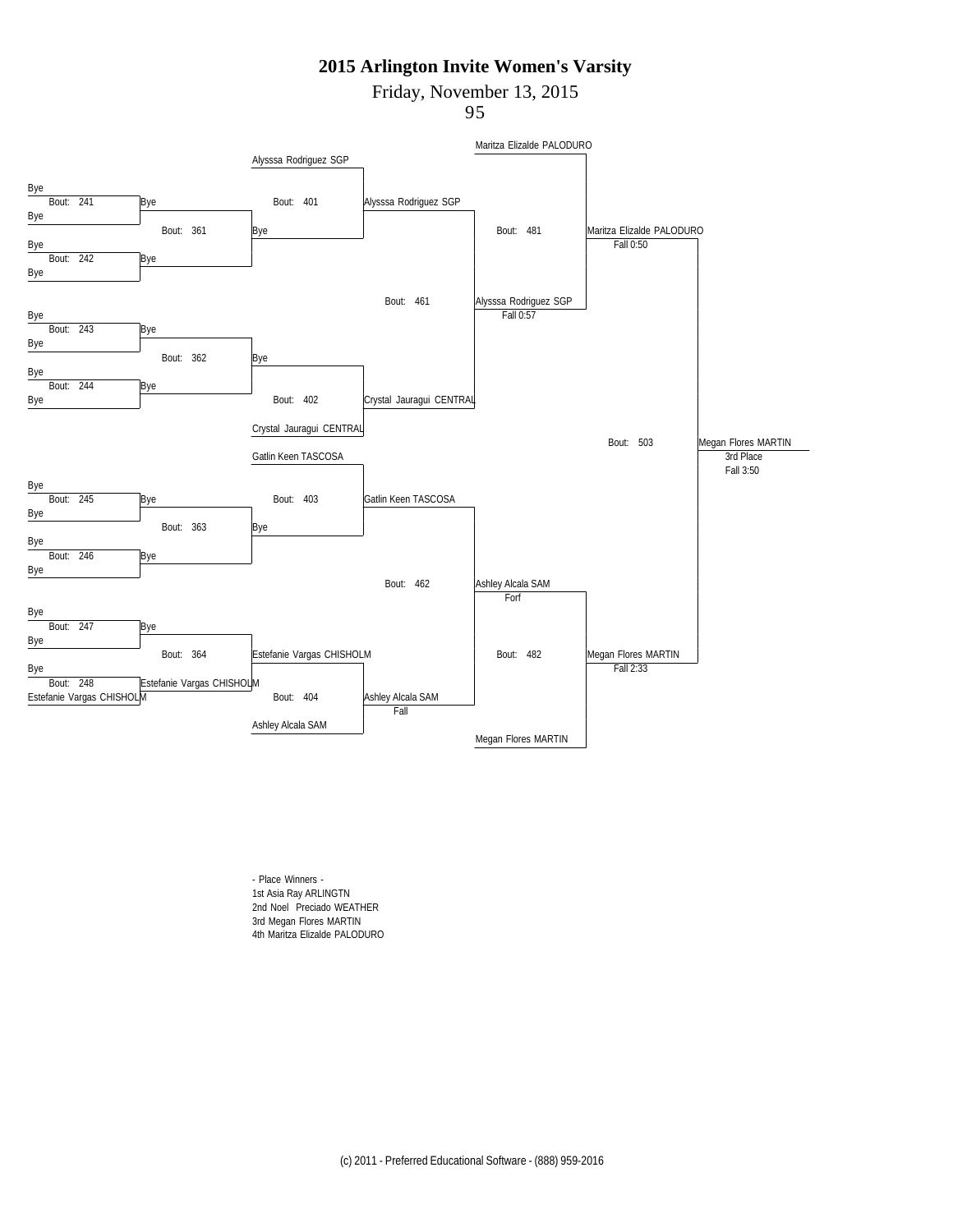Friday, November 13, 2015

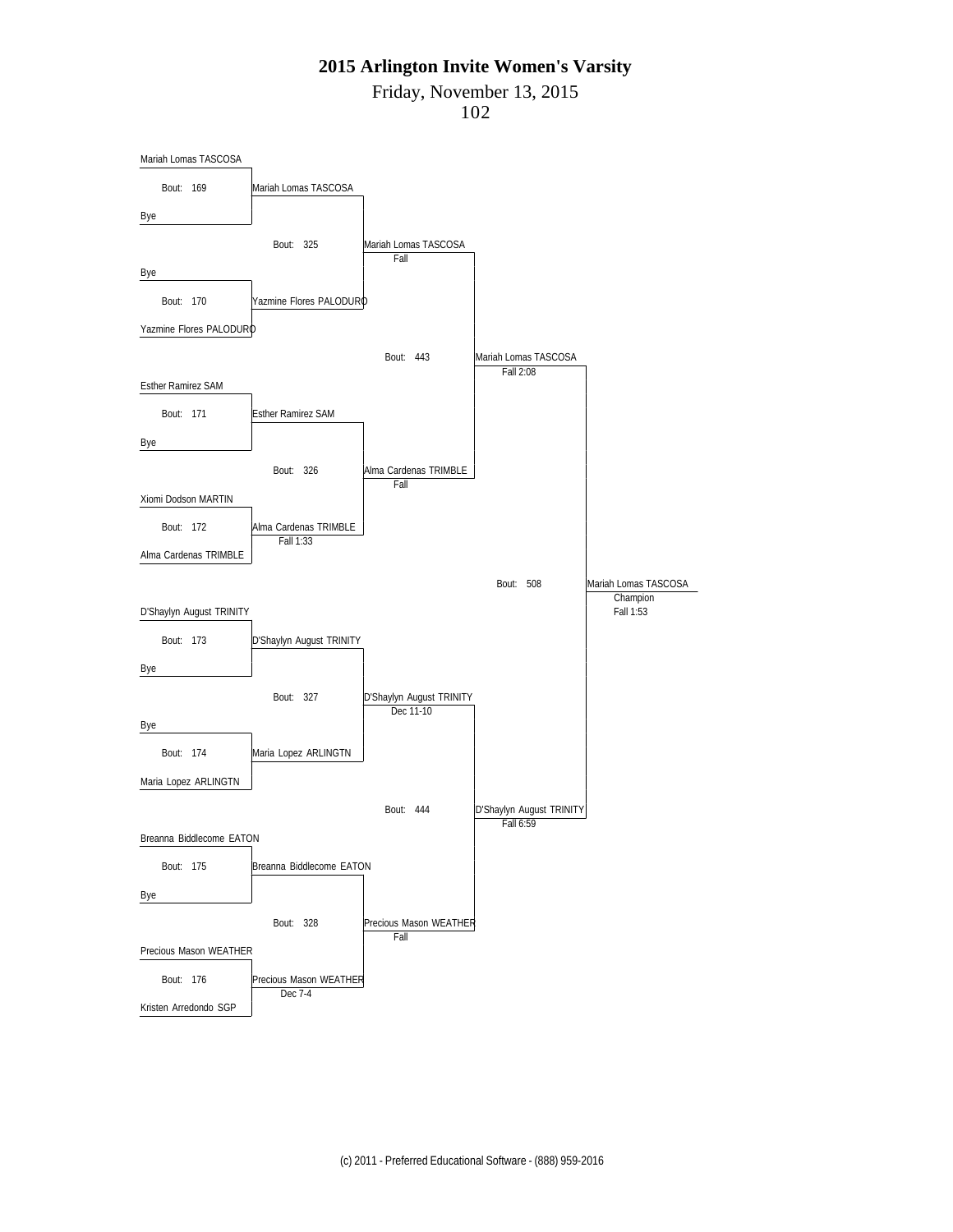Friday, November 13, 2015

102



- Place Winners - 1st Mariah Lomas TASCOSA 2nd D'Shaylyn August TRINITY 3rd Alma Cardenas TRIMBLE 4th Precious Mason WEATHER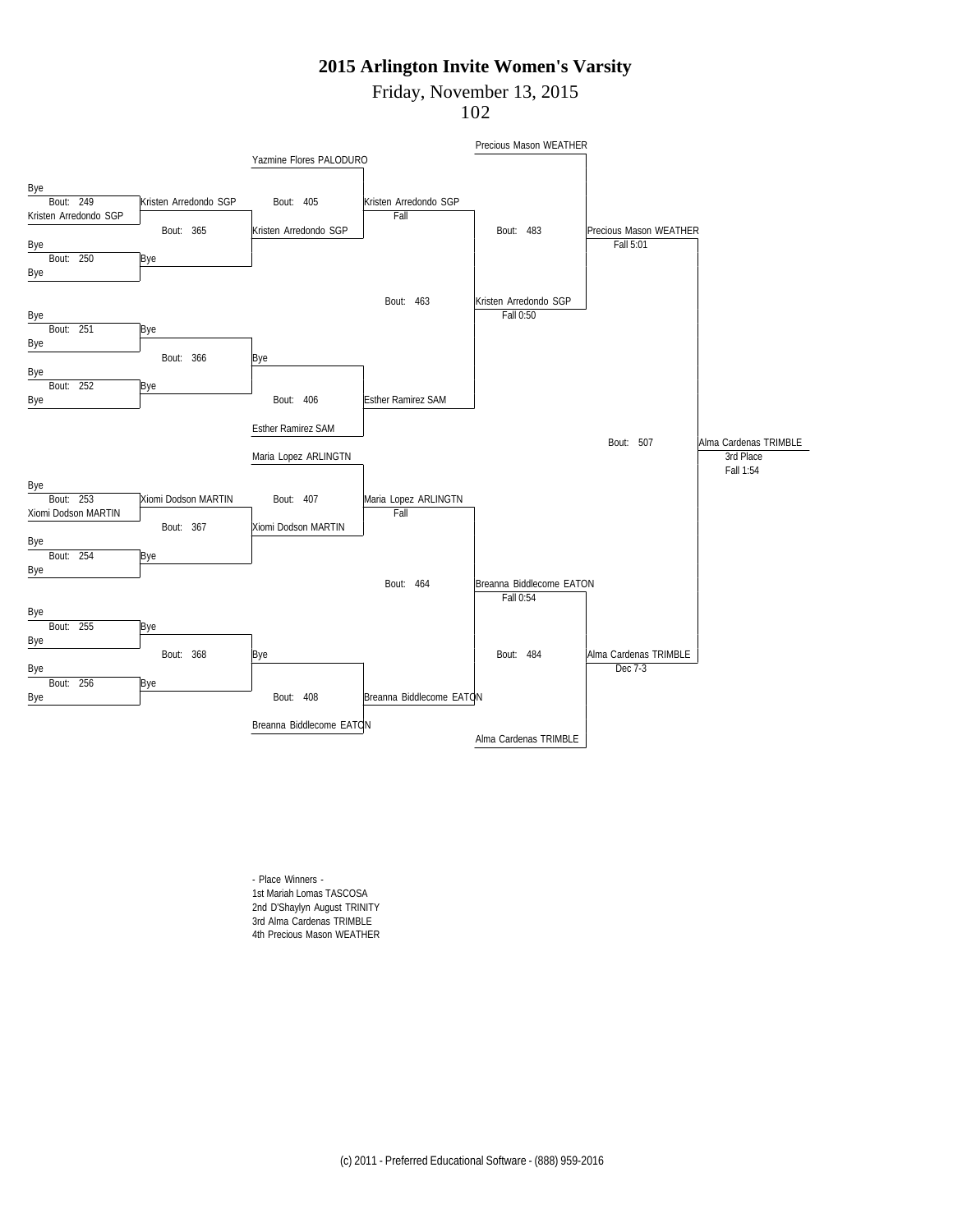Friday, November 13, 2015

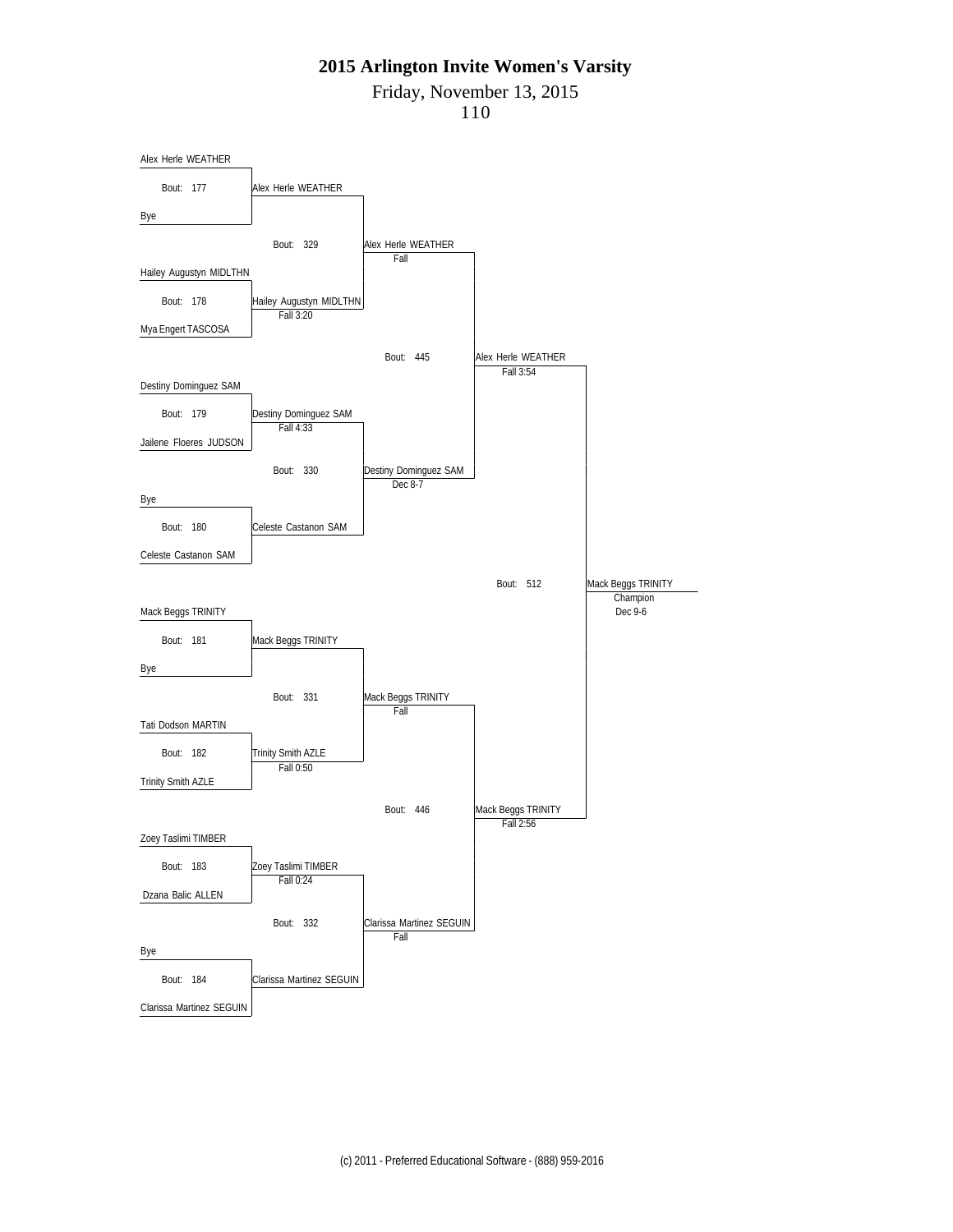Friday, November 13, 2015

110



- Place Winners - 1st Mack Beggs TRINITY 2nd Alex Herle WEATHER 3rd Destiny Dominguez SAM 4th Clarissa Martinez SEGUIN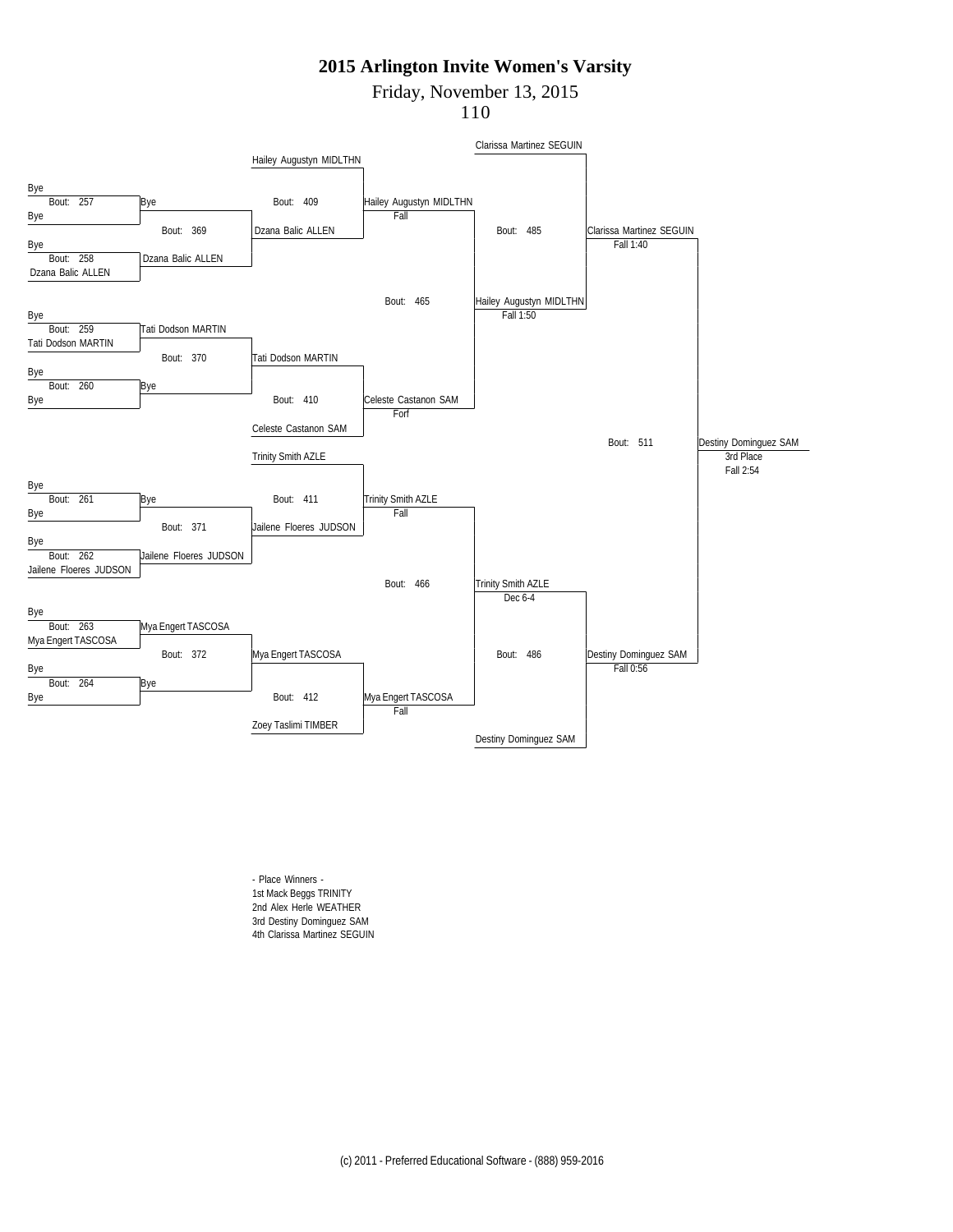Friday, November 13, 2015

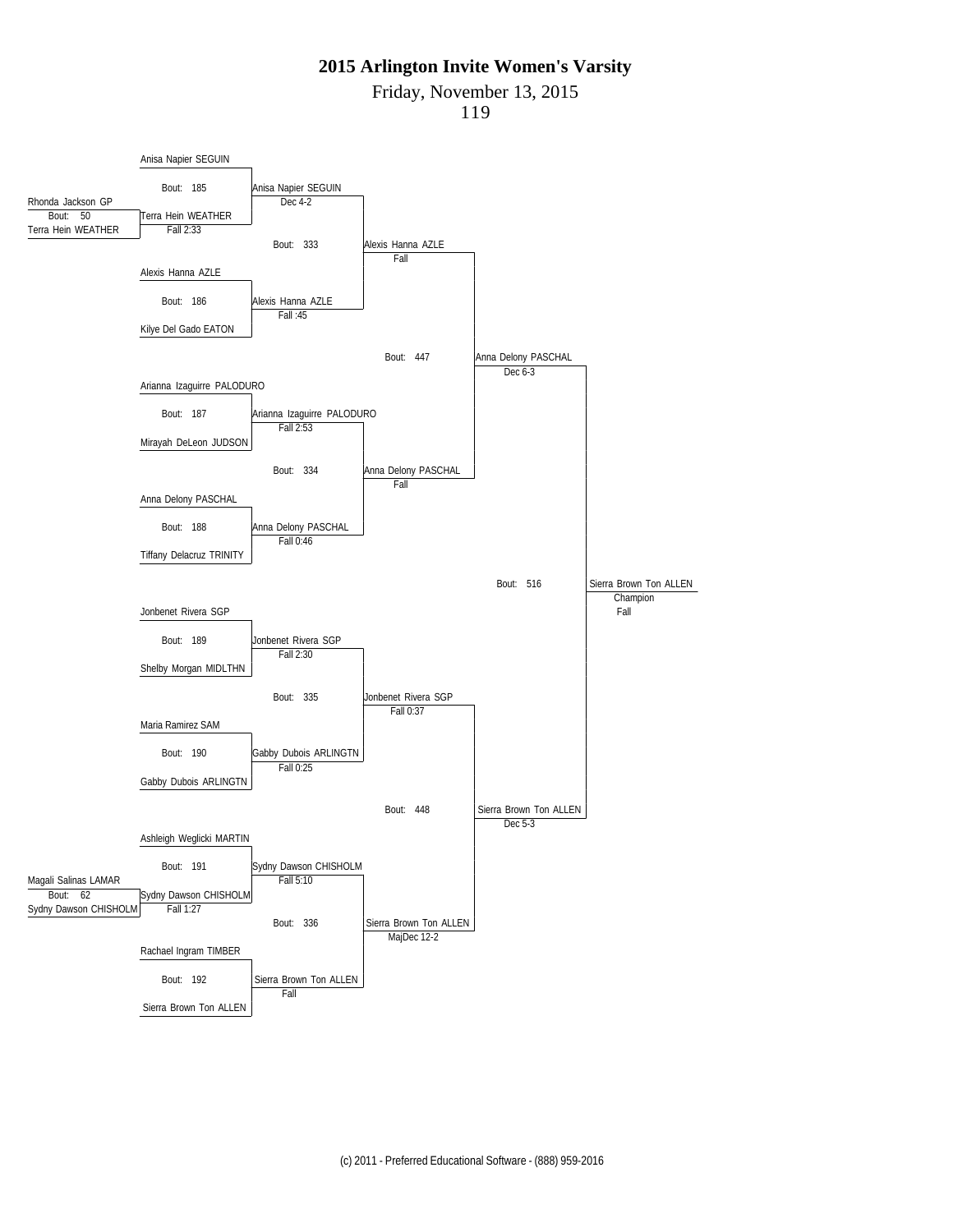Friday, November 13, 2015

119



- Place Winners - 1st Sierra Brown Ton ALLEN 2nd Anna Delony PASCHAL 3rd Jonbenet Rivera SGP 4th Alexis Hanna AZLE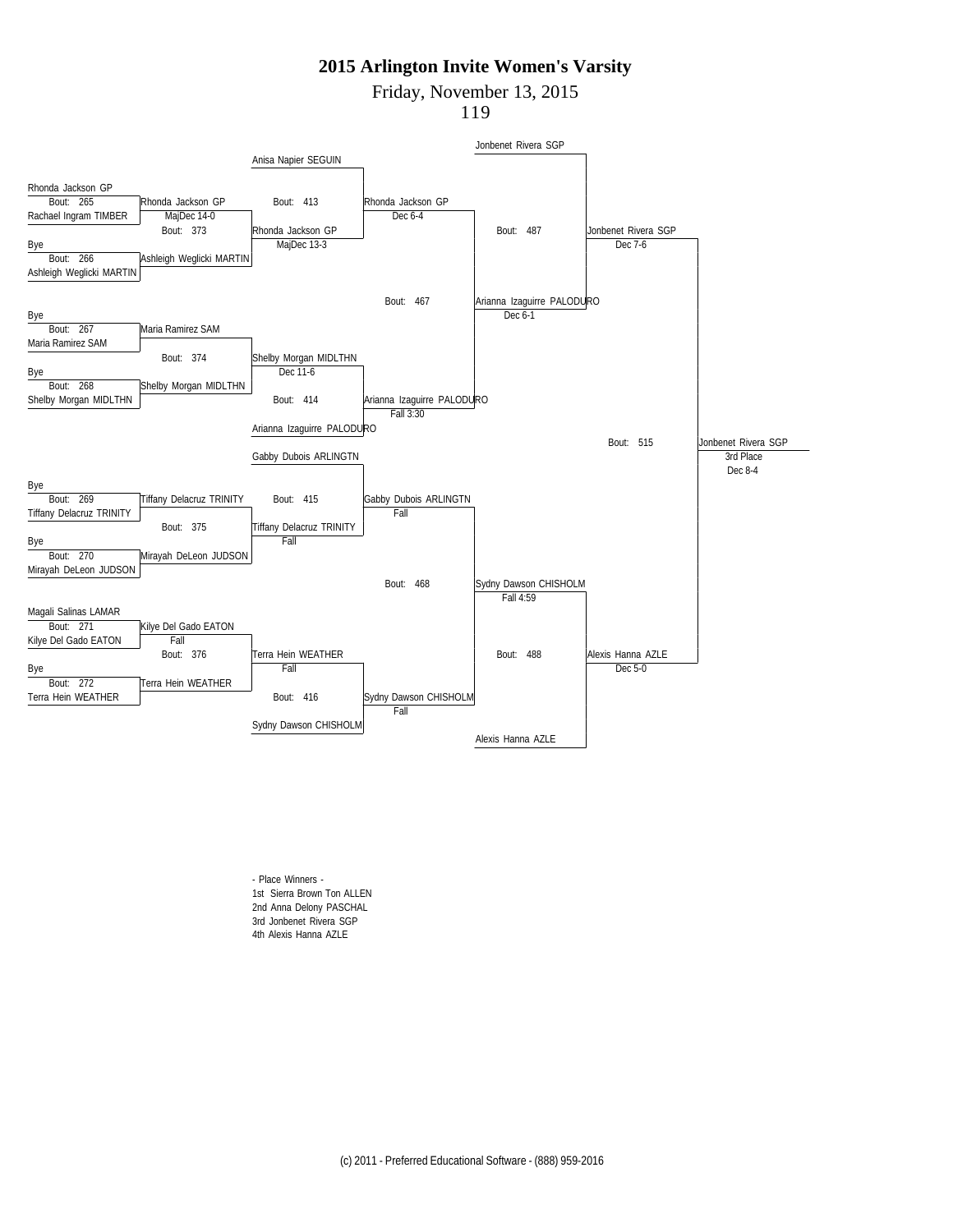Friday, November 13, 2015

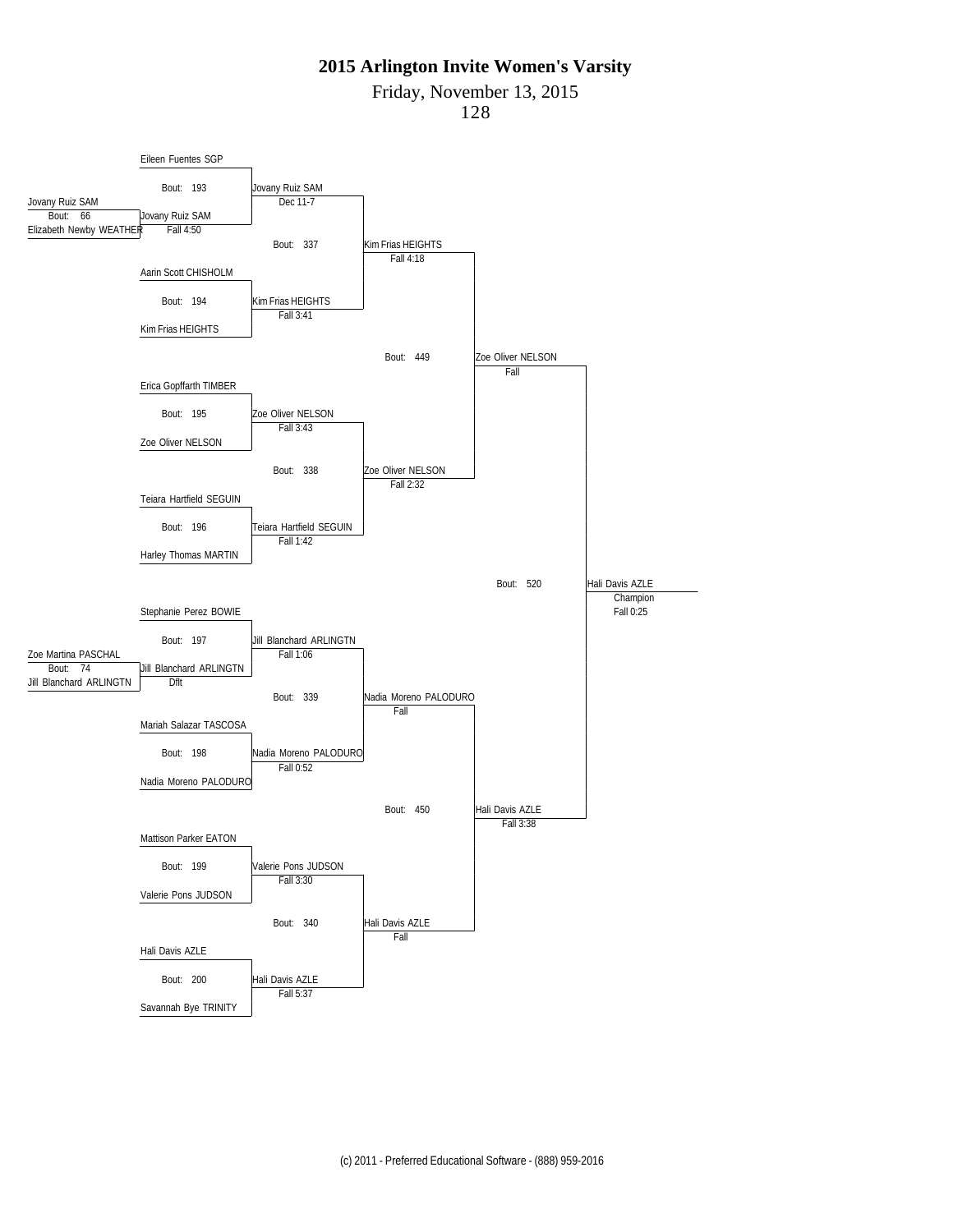Friday, November 13, 2015

128



- Place Winners - 1st Hali Davis AZLE 2nd Zoe Oliver NELSON 3rd Forfeit 4th Forfeit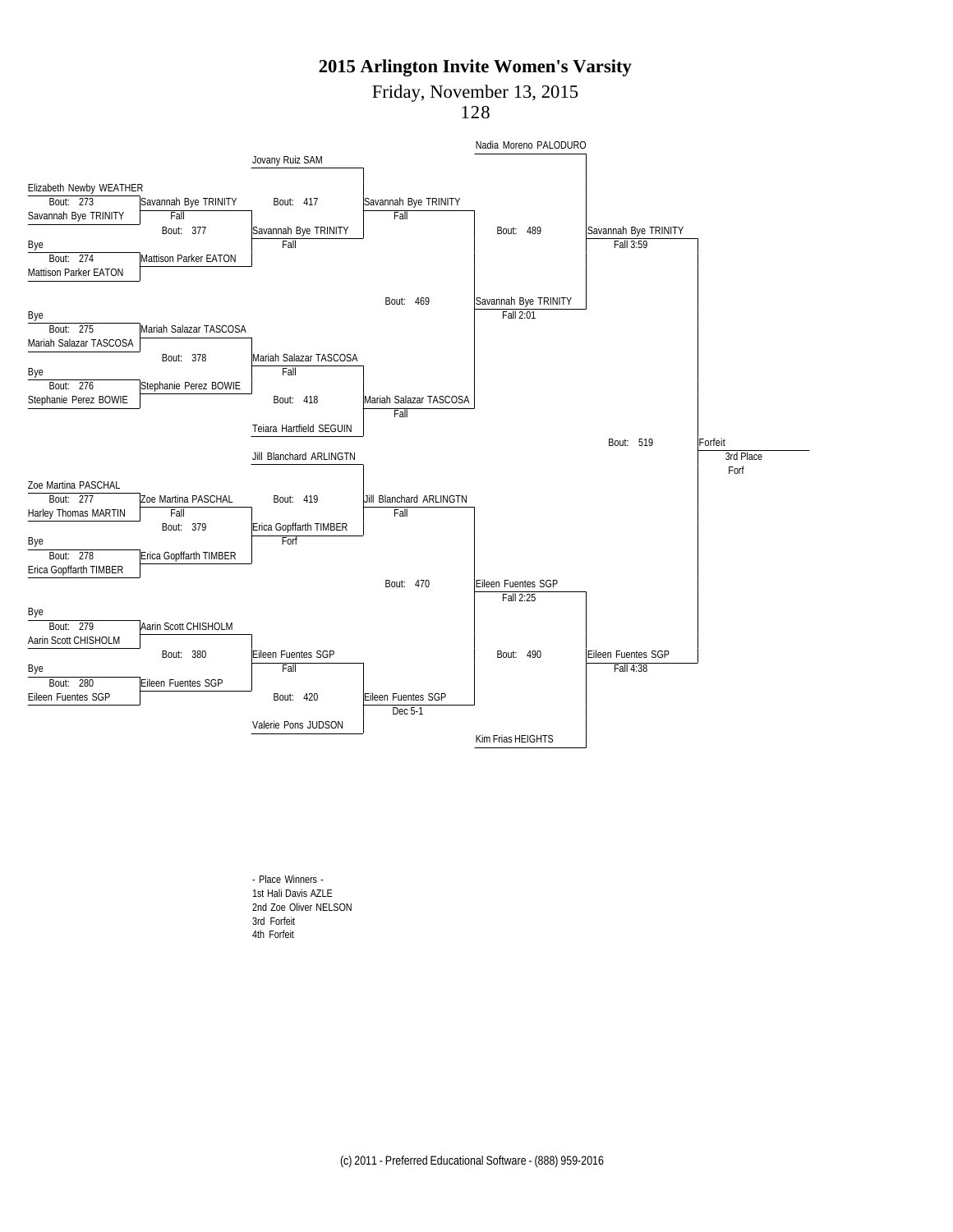Friday, November 13, 2015

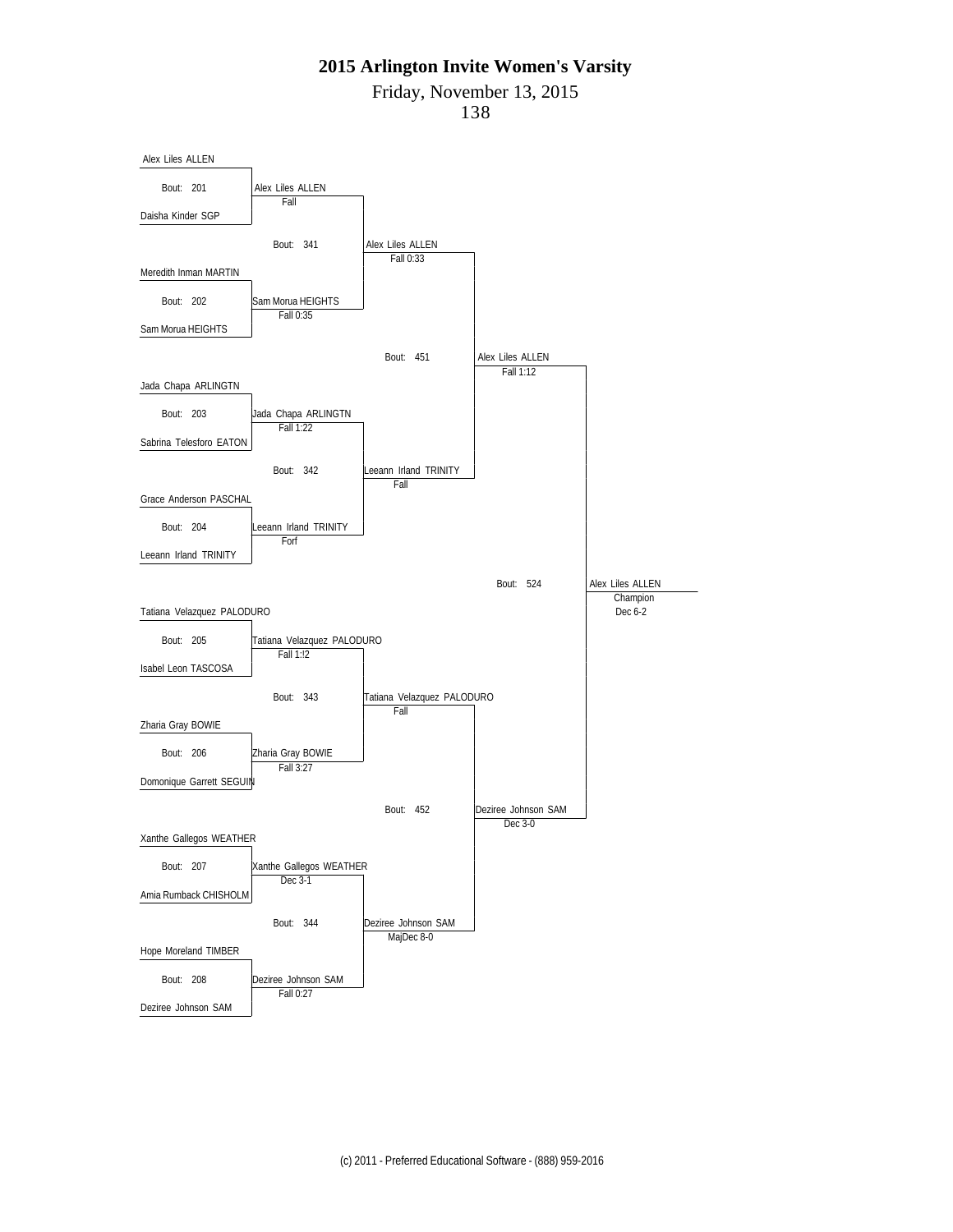Friday, November 13, 2015

138



- Place Winners - 1st Alex Liles ALLEN 2nd Deziree Johnson SAM 3rd Forfeit 4th Forfeit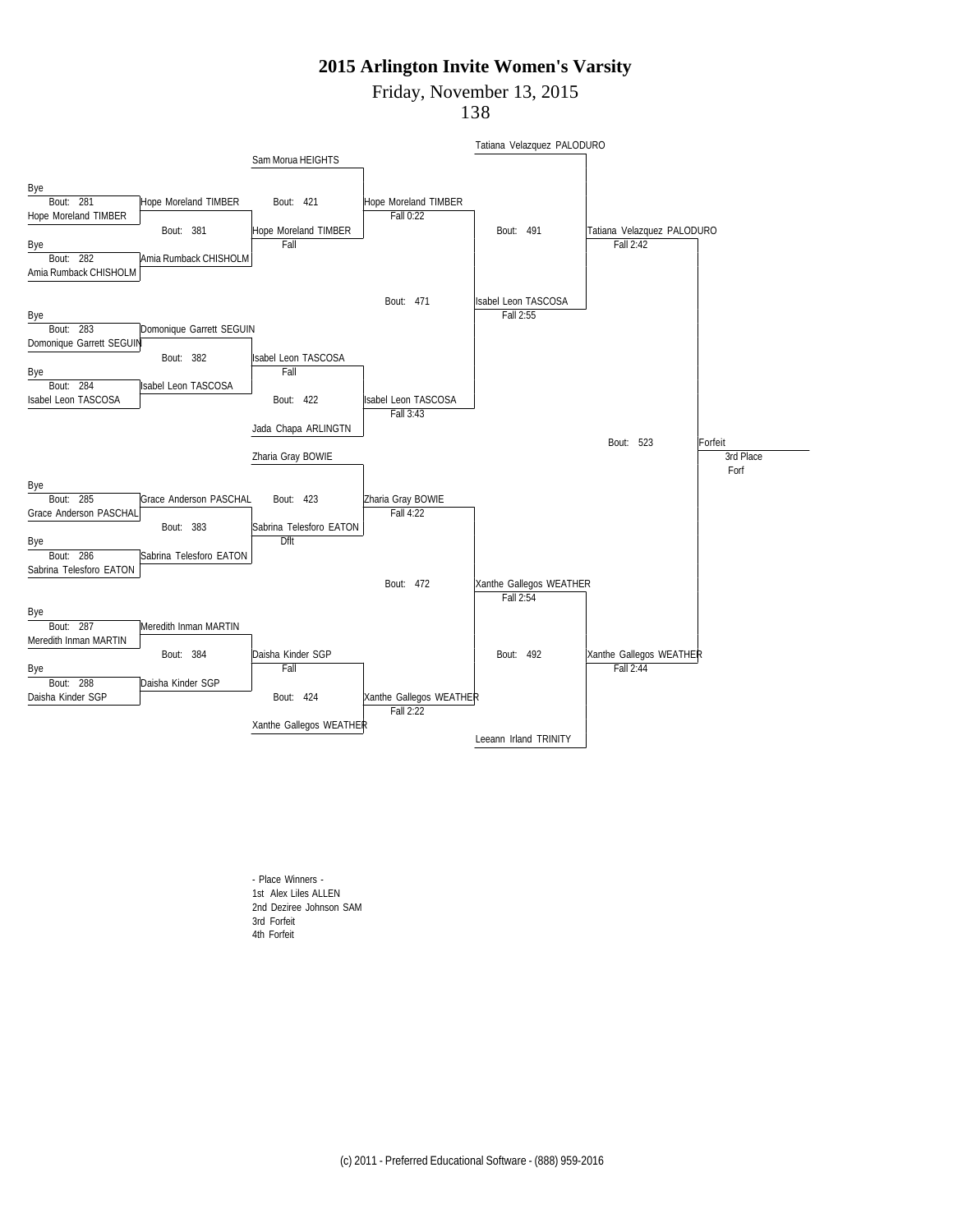Friday, November 13, 2015

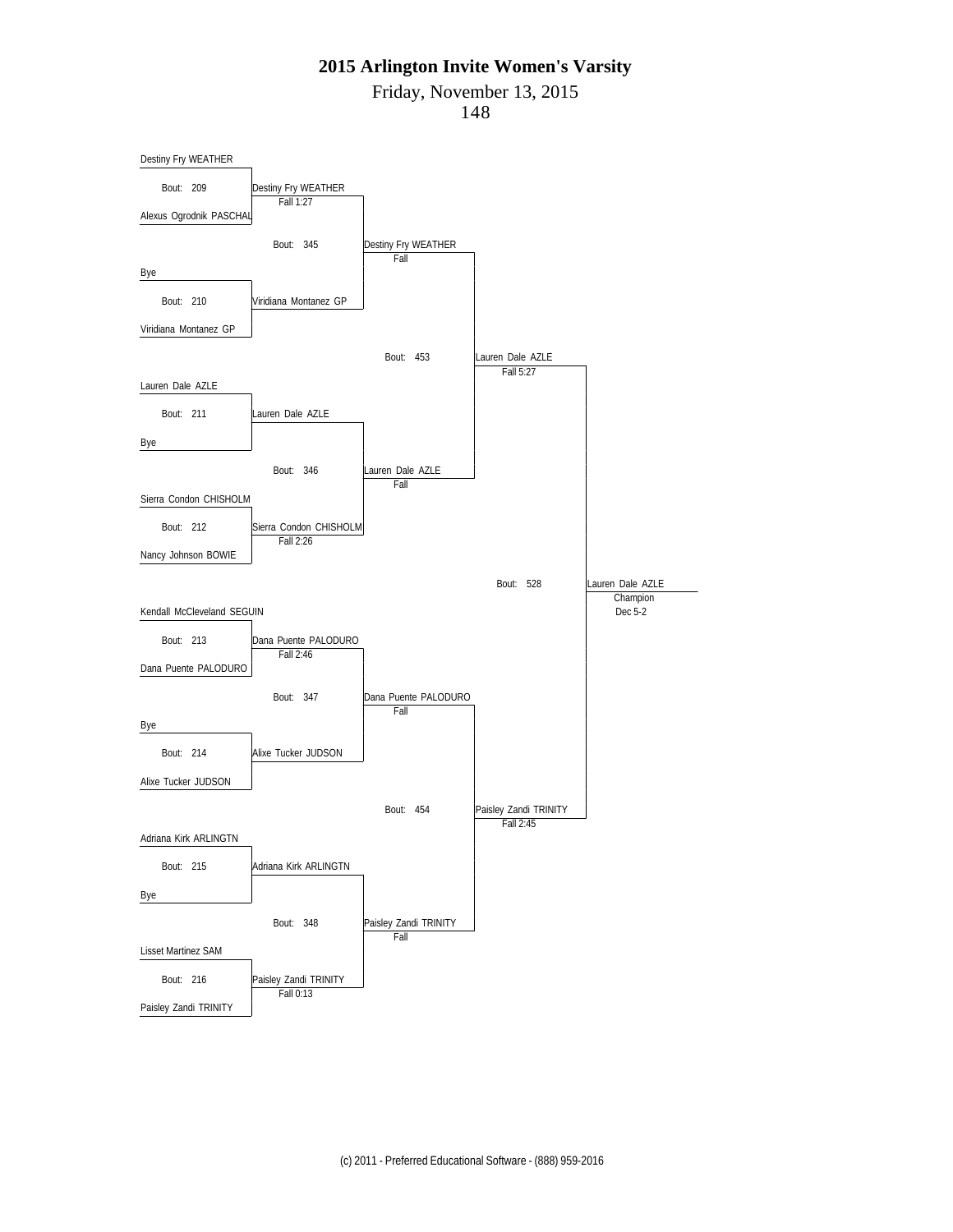Friday, November 13, 2015

148



- Place Winners - 1st Lauren Dale AZLE 2nd Paisley Zandi TRINITY 3rd Destiny Fry WEATHER 4th Dana Puente PALODURO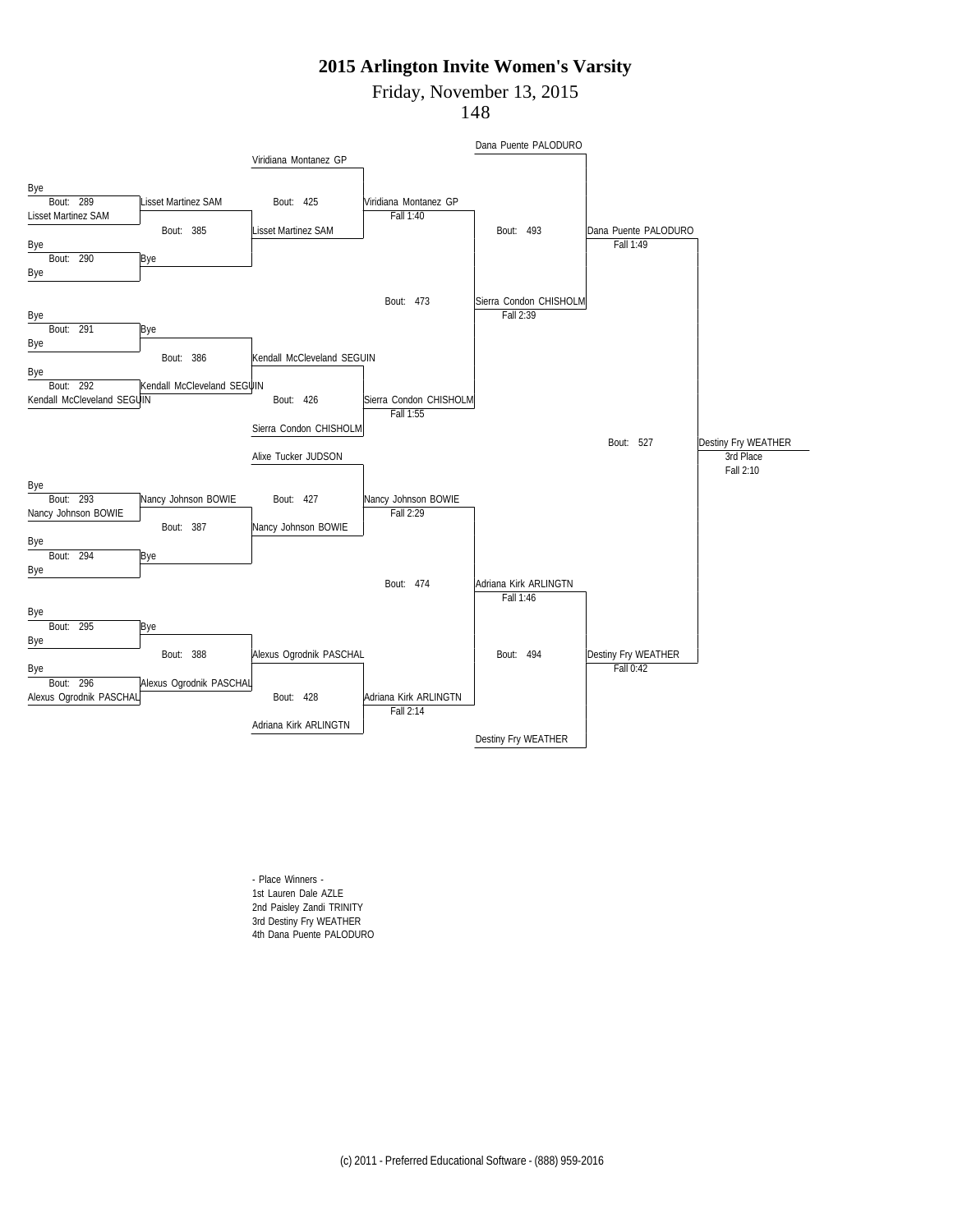Friday, November 13, 2015

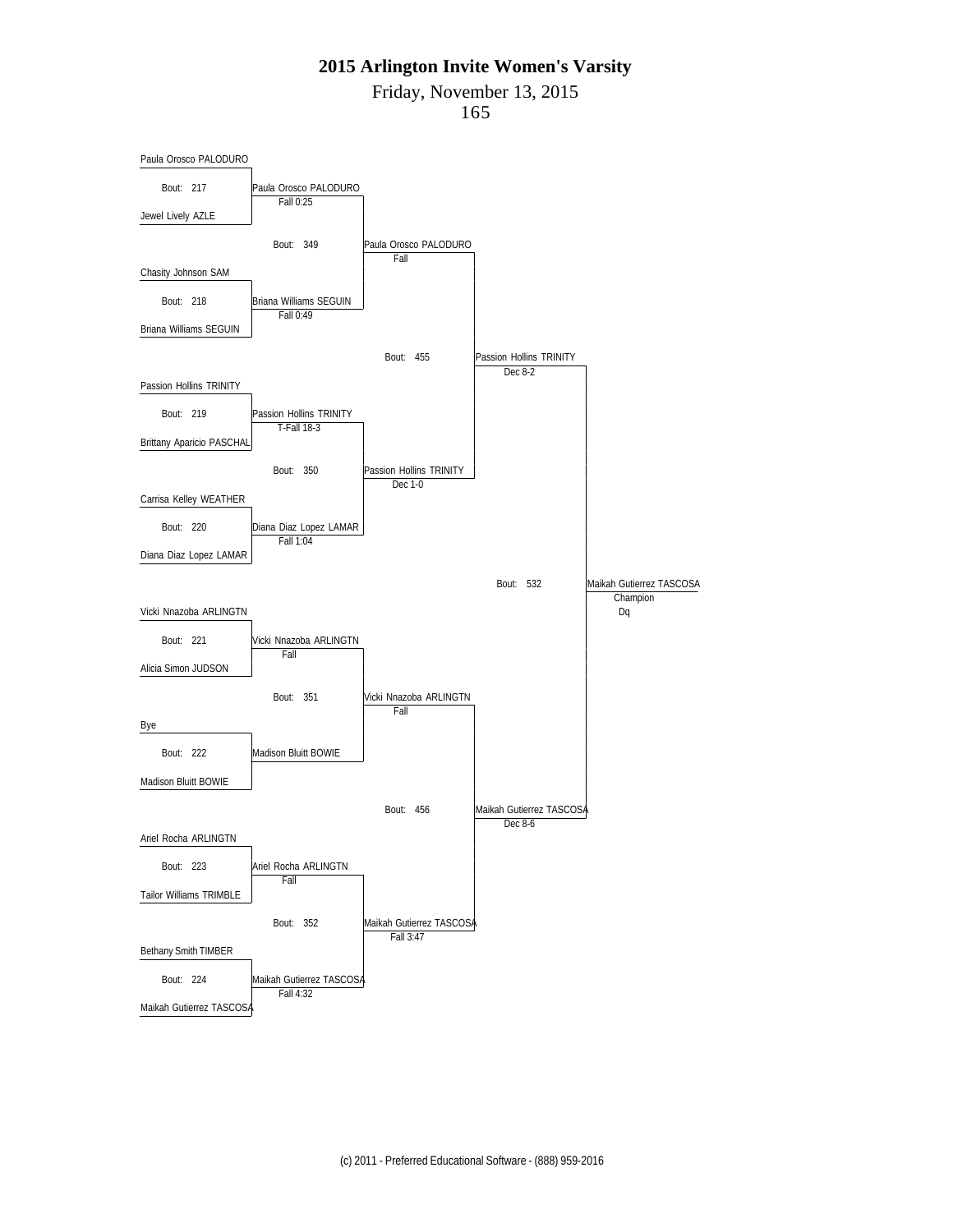Friday, November 13, 2015

165



- Place Winners - 1st Maikah Gutierrez TASCOSA 2nd Passion Hollins TRINITY 3rd Vicki Nnazoba ARLINGTN 4th Paula Orosco PALODURO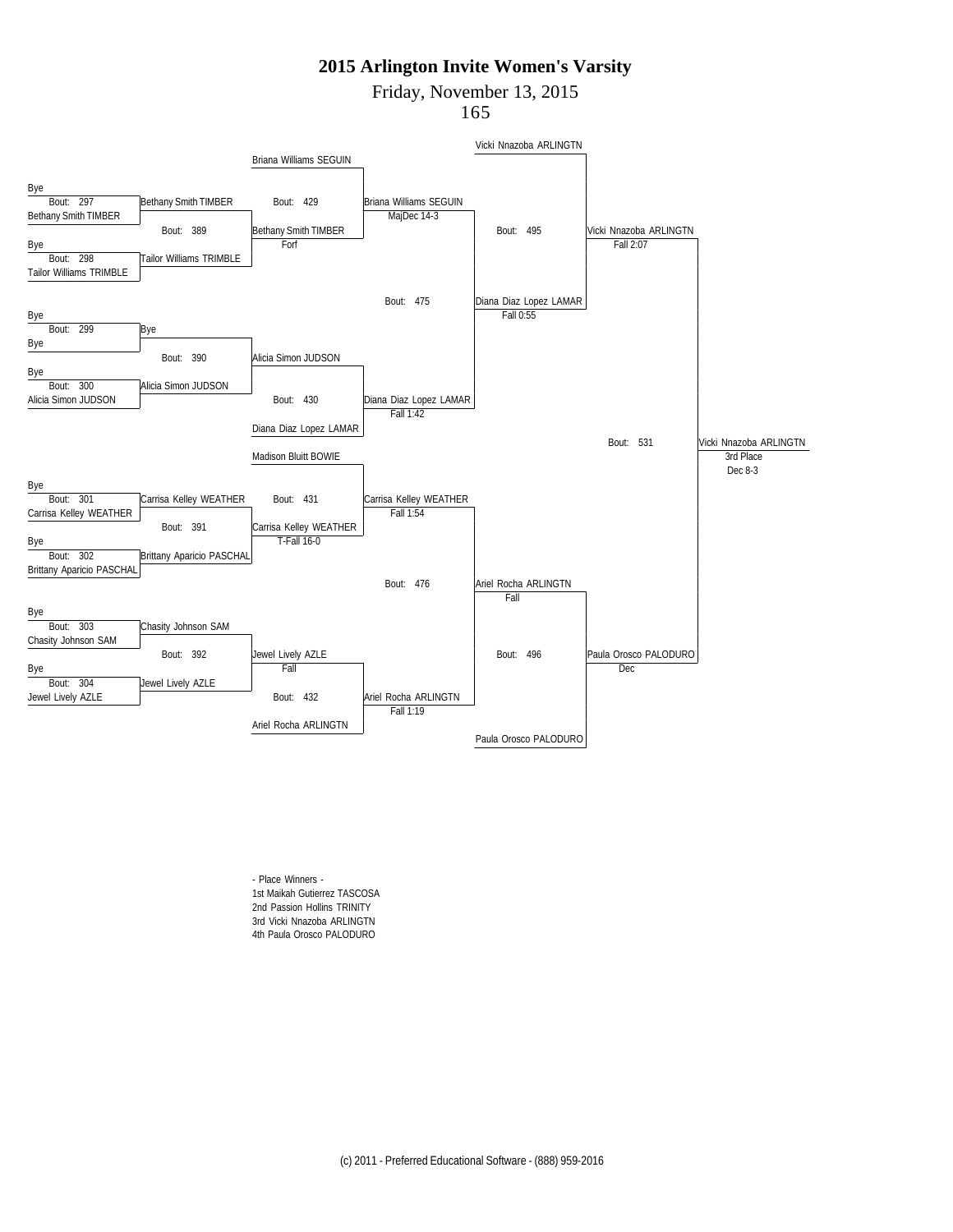Friday, November 13, 2015

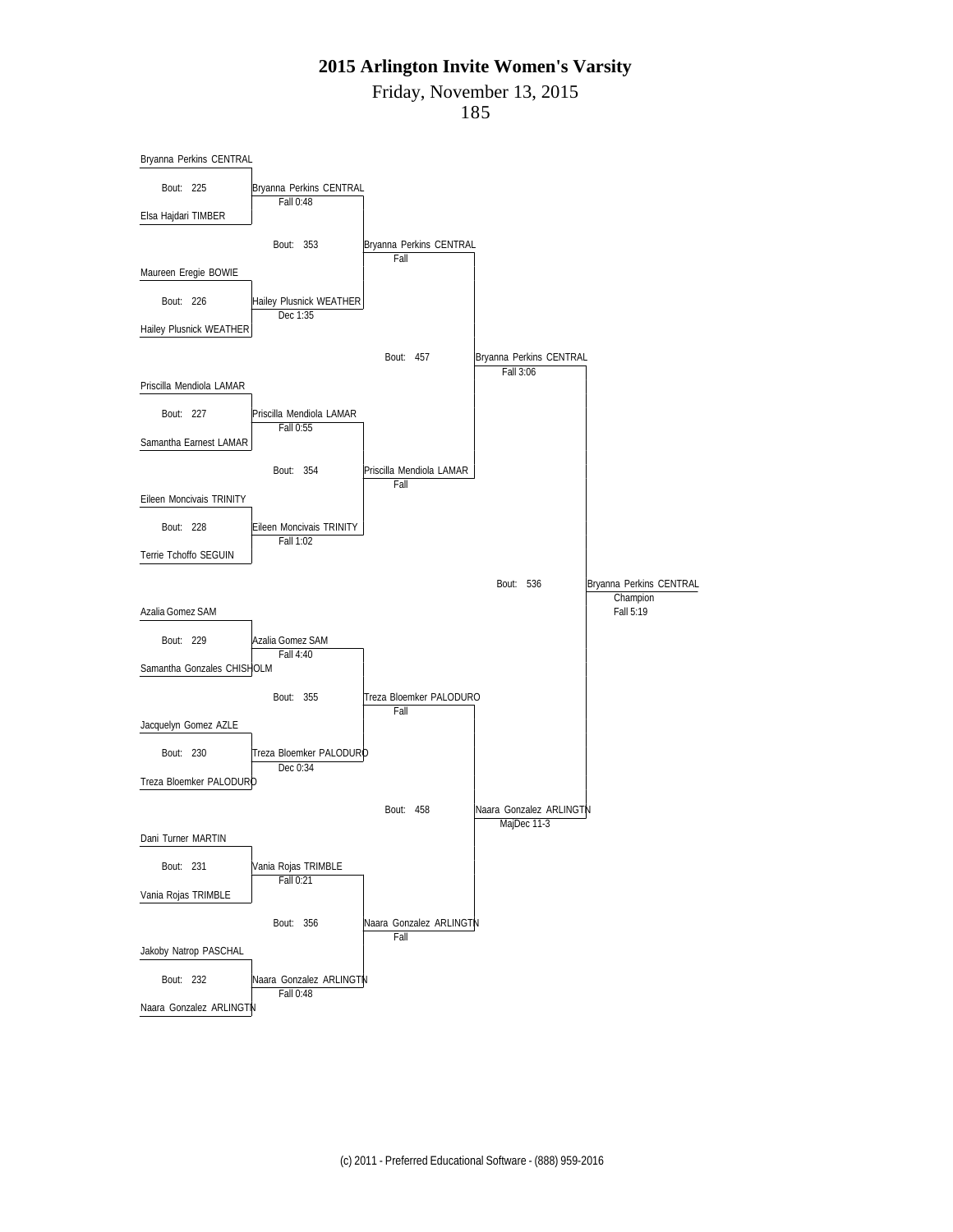Friday, November 13, 2015

185



- Place Winners - 1st Bryanna Perkins CENTRAL 2nd Naara Gonzalez ARLINGTN 3rd Forfeit 4th Forfeit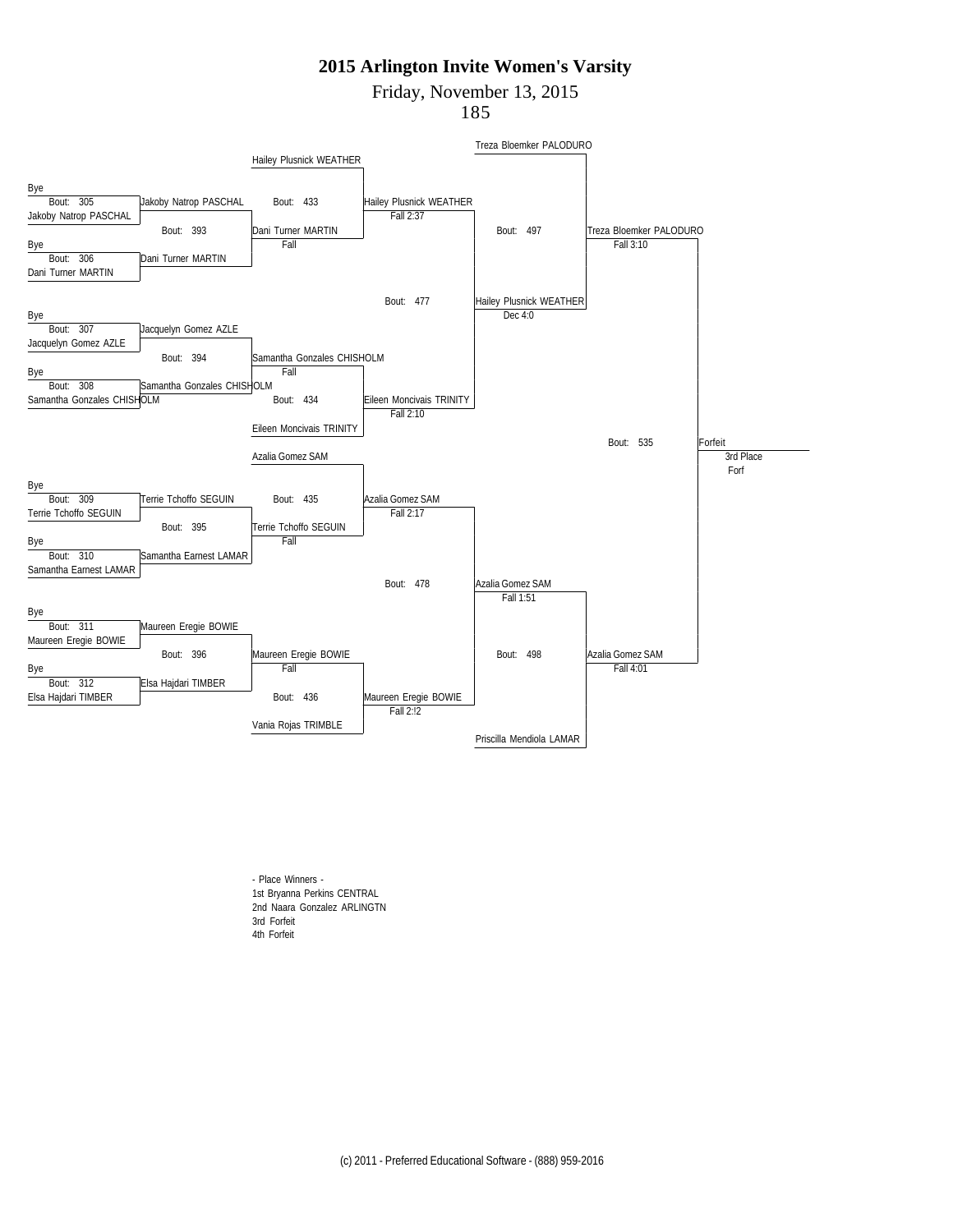Friday, November 13, 2015

![](_page_18_Figure_3.jpeg)